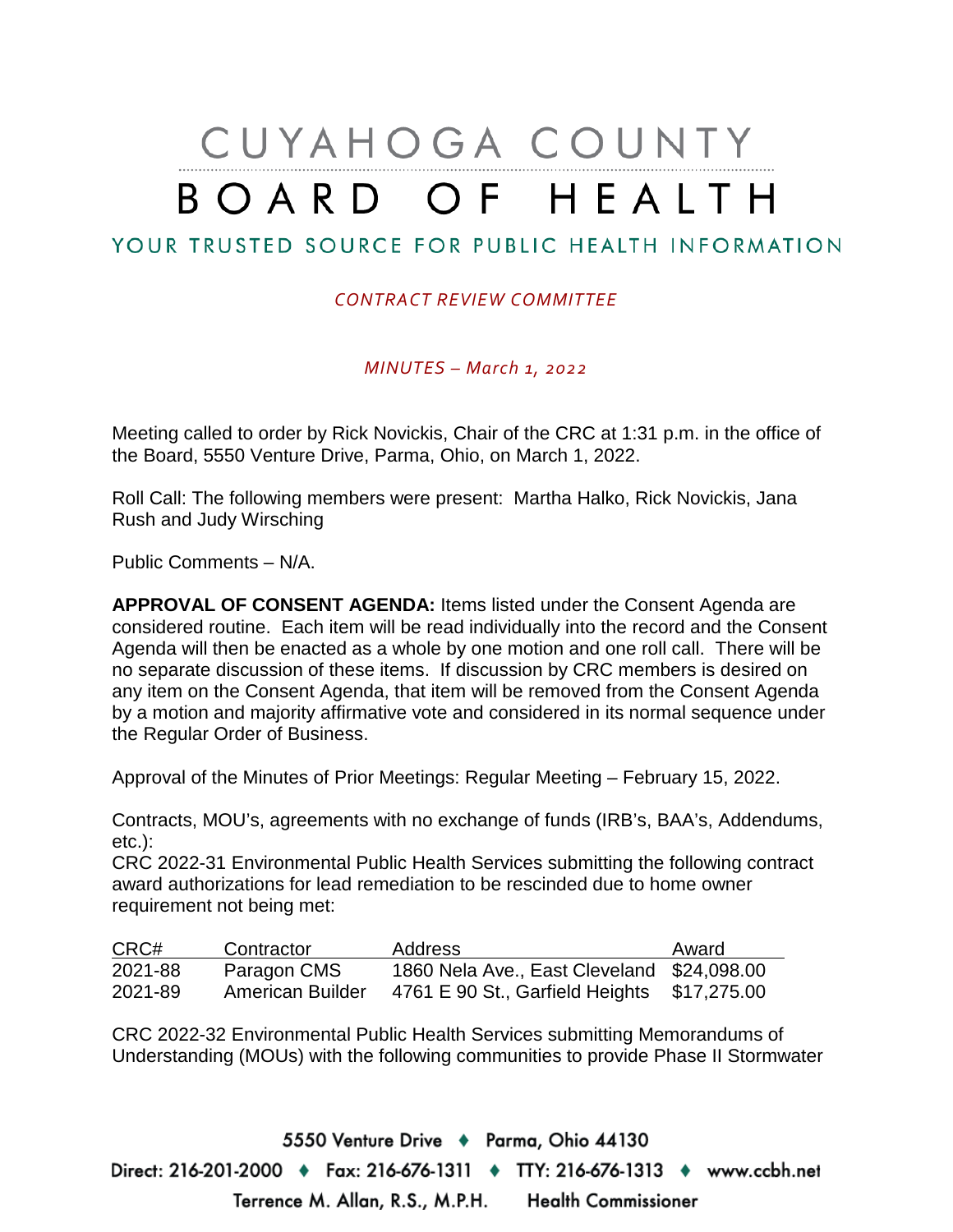services as part of the NEORSD Regional Stormwater Management Program (RSMP) from January 1, 2022 through December 31, 2025. No Exchange of Funds.

City of Berea City of Parma Heights

CRC 2022-33 Epidemiology, Surveillance and Informatics Services submitting a Partnership Agreement and Trademark License for Healthy Northeast Ohio to be a Healthy People 2030 Champion effective March 1, 2022. No Exchange of Funds.

CRC 2022-34 Administration Services submitting a Master Memorandum of Agreement with the CDC Foundation to provide surge staffing support from the CDC for the Overdose Data to Action (OD2A) grant from March 1, 2022 through July 31, 2022. No Exchange of Funds.

It was moved by Judy Wirsching, seconded by Rick Novickis, that the consent agenda, including the minutes of the February 15, 2022 CRC meeting be approved.

The Secretary called the roll:

Ayes: Martha Halko, Rick Novickis, Jana Rush and Judy Wirsching

#### **CONTRACTS AND AWARDS:**

Tabled Items

None

New Items For Review

Bid/Quote Openings ≥ \$25,000.00

None

Bid/Quote Openings < \$25,000.00

Lead Program Bids presented by Stephanie McConoughey

It was moved by Rick Novickis, seconded by Jana Rush that the following quote (CRC 2022-35) for 1274-1276 E 143 St., East Cleveland, Ohio 44112 be accepted as the lowest and best, and that a contract be awarded to American Builders & Applicators in the amount of \$16,350.00 (ref. enclosed).

The Secretary called the roll:

Ayes: Martha Halko, Rick Novickis, Jana Rush and Judy Wirsching

5550 Venture Drive + Parma, Ohio 44130 Direct: 216-201-2000 ♦ Fax: 216-676-1311 ♦ TTY: 216-676-1313 ♦ www.ccbh.net Terrence M. Allan, R.S., M.P.H. **Health Commissioner**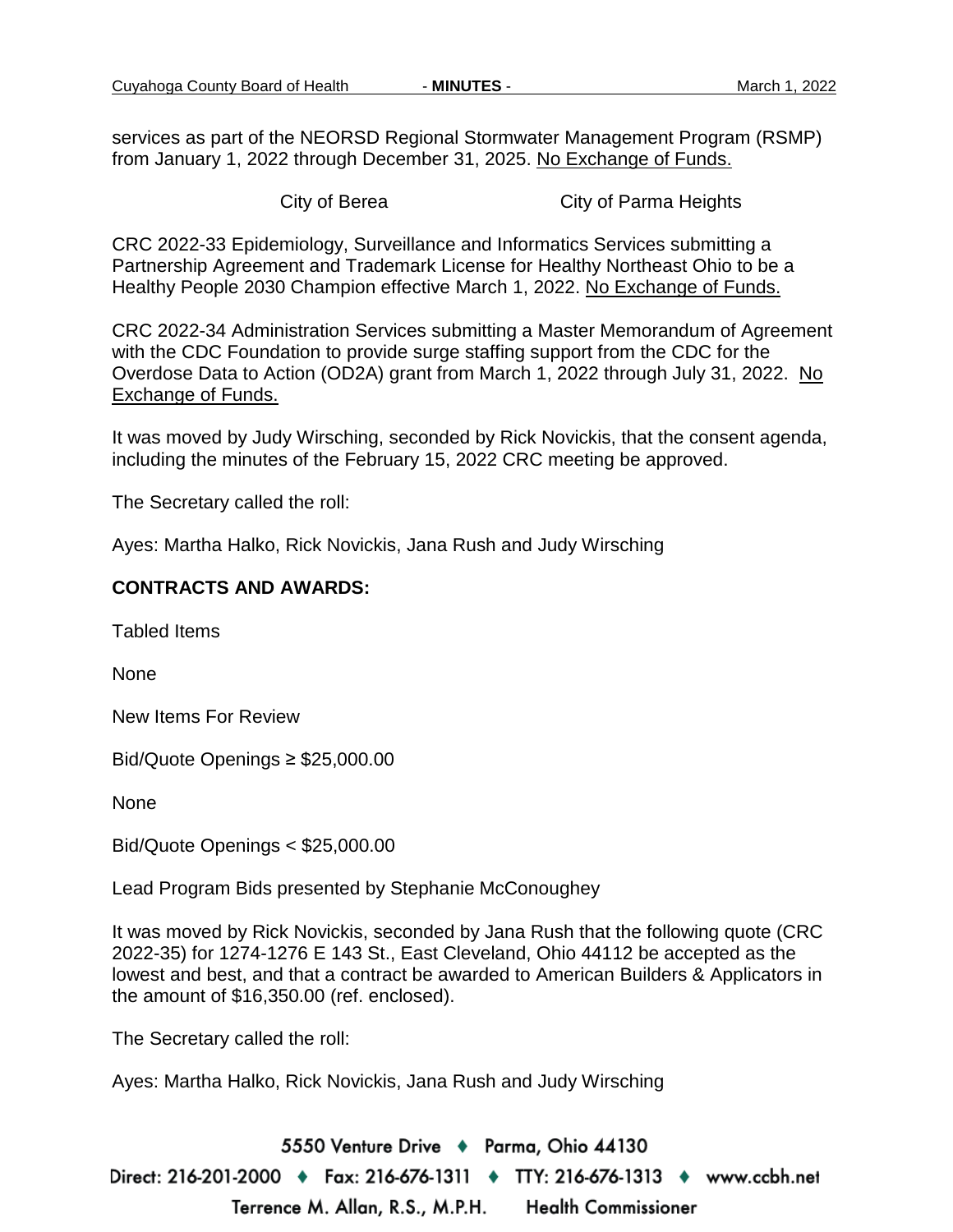Expenditures: Contracts up to \$25,000.00

It was moved by Jana Rush, seconded by Martha Halko that the contract (CRC 2022- 36) with Case Western Reserve University (CWRU) from January 1, 2022 through June 30, 2022 in an amount not to exceed \$11,880.00 be approved.

Presented by: Rebecca Burke

Purpose: To provide expert medical, epidemiologic, and public health consultation related to CCBH's management of the COVID-19 epidemic in Cuyahoga County.

Funding Source: 100% funded through CCBH General Revenue.

The Secretary called the roll:

Ayes: Martha Halko, Rick Novickis, Jana Rush and Judy Wirsching

Revenue Generating Agreements up to \$25,000.00

It was moved by Judy Wirsching, seconded by Rick Novickis that the Phase II Stormwater Service Agreement (CRC 2022-37) with the following communities to provide Phase II Stormwater services from January 1, 2022 through December 31, 2023:

> City of Bedford \$12,978.00 City of Fairview Park  $$9,602.00$

Amount to be received not to exceed:

Presented by: Megan Symanski

Purpose: Implementation of the Minimum Control measures (MCM) #3: Illicit Discharge Detection and Elimination (IDDE) and MCM #6: Pollution Prevention/Good Housekeeping for Municipal Operations programming.

The Secretary called the roll:

Ayes: Martha Halko, Rick Novickis, Jana Rush and Judy Wirsching

Contract Rescissions

Other Business.

Public Comment – N/A.

Thereupon, it was moved by Jana Rush, seconded by Judy Wirsching, that the following Motion be adopted:

5550 Venture Drive + Parma, Ohio 44130

Direct: 216-201-2000 ♦ Fax: 216-676-1311 ♦ TTY: 216-676-1313 ♦ www.ccbh.net

Terrence M. Allan, R.S., M.P.H. **Health Commissioner**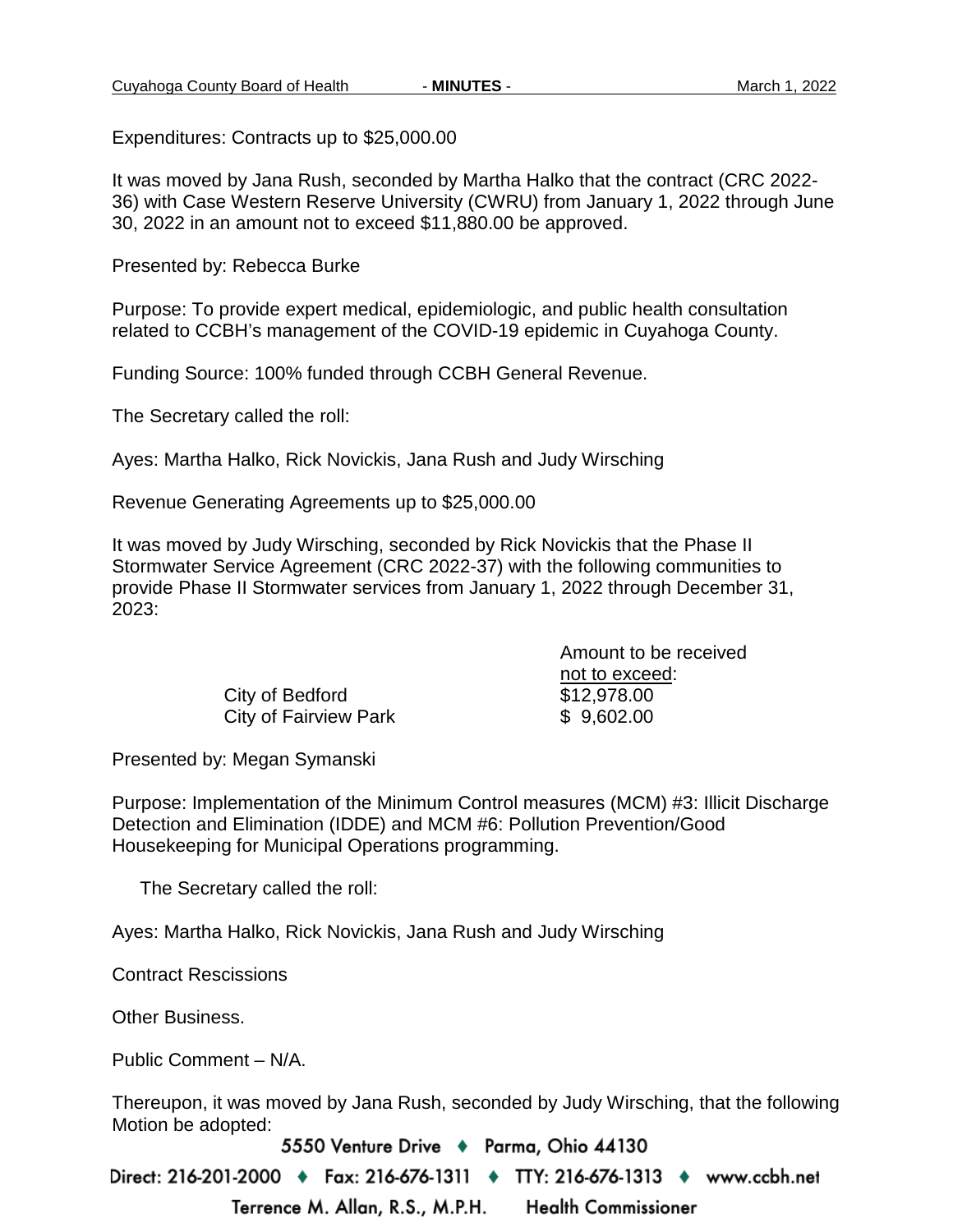BE IT RESOLVED that the meeting be adjourned at 1:39 p.m.

The Secretary called the roll:

Ayes: Martha Halko, Rick Novickis, Jana Rush and Judy Wirsching

**Committee Chair** 

Clerk

5550 Venture Drive + Parma, Ohio 44130 Direct: 216-201-2000 + Fax: 216-676-1311 + TTY: 216-676-1313 + www.ccbh.net Terrence M. Allan, R.S., M.P.H. **Health Commissioner**